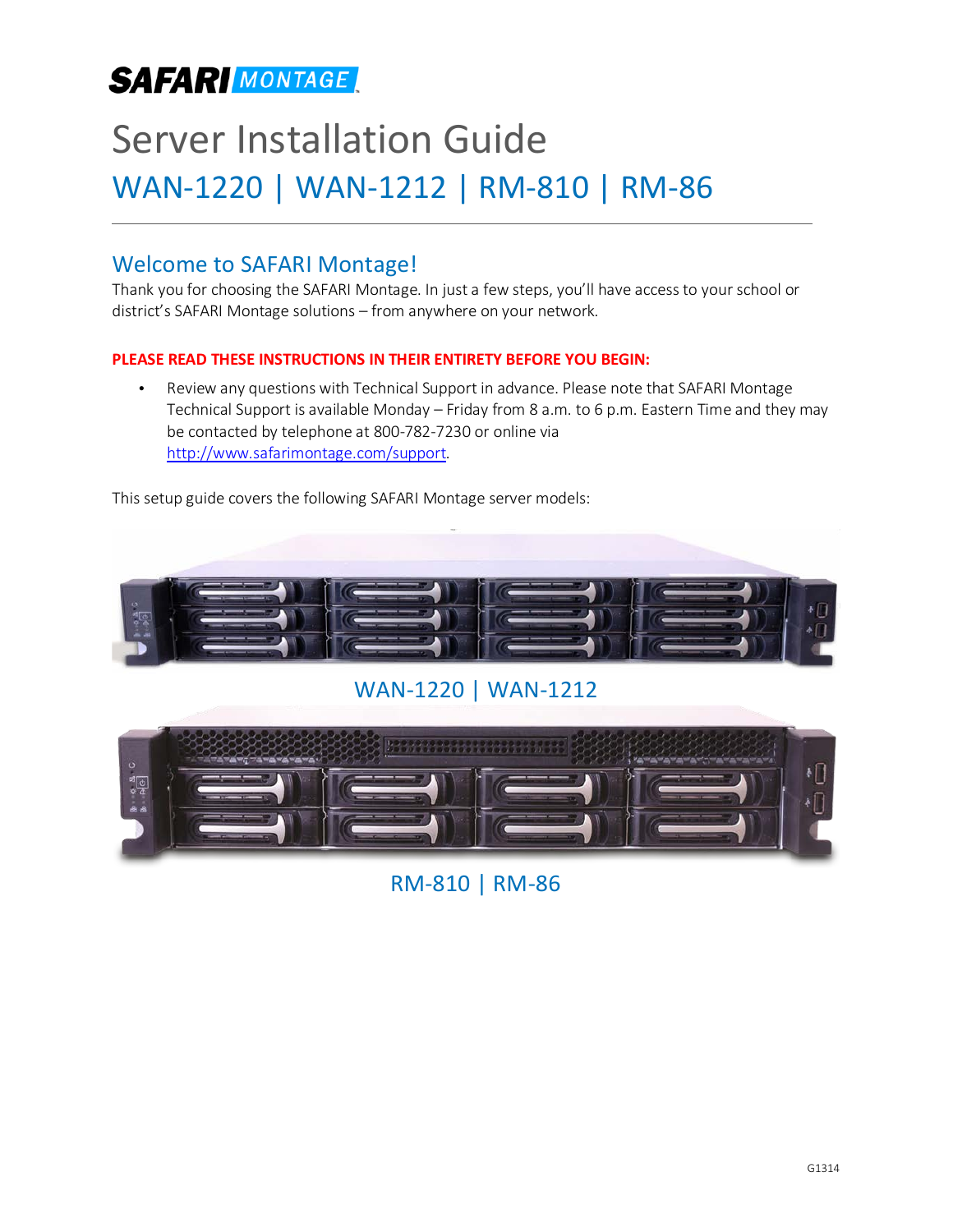## **SAFAR MONTAGE**

### **Step 1 – Unpack Hardware**

Carefully remove the SAFARI Montage server and the following items from the box and place them on a flat surface. If you are missing any of the items below, please call 1-800-843-4549.



\*OS and Content hard drives shipped separate from the server.

### **Step 2 – Install the SAFARI Montage Server**

Install the server in the rack mount enclosure, using the supplied mounting brackets or rails and screws. There should be adequate airflow around the serverto prevent overheating.

### **Step 3 – Connect the SAFARI Montage Server**

- a. Using the image below as a guide, connect the server to the network by plugging an Ethernet cable into an active Ethernet port on your network.
- b. Connect a monitor and keyboard to the server.
- c. Connect the power cord(s) from the back of the server into your UPS.

NOTE: Please see your hardware warranty for terms related to your server's environmental conditions and electrical power.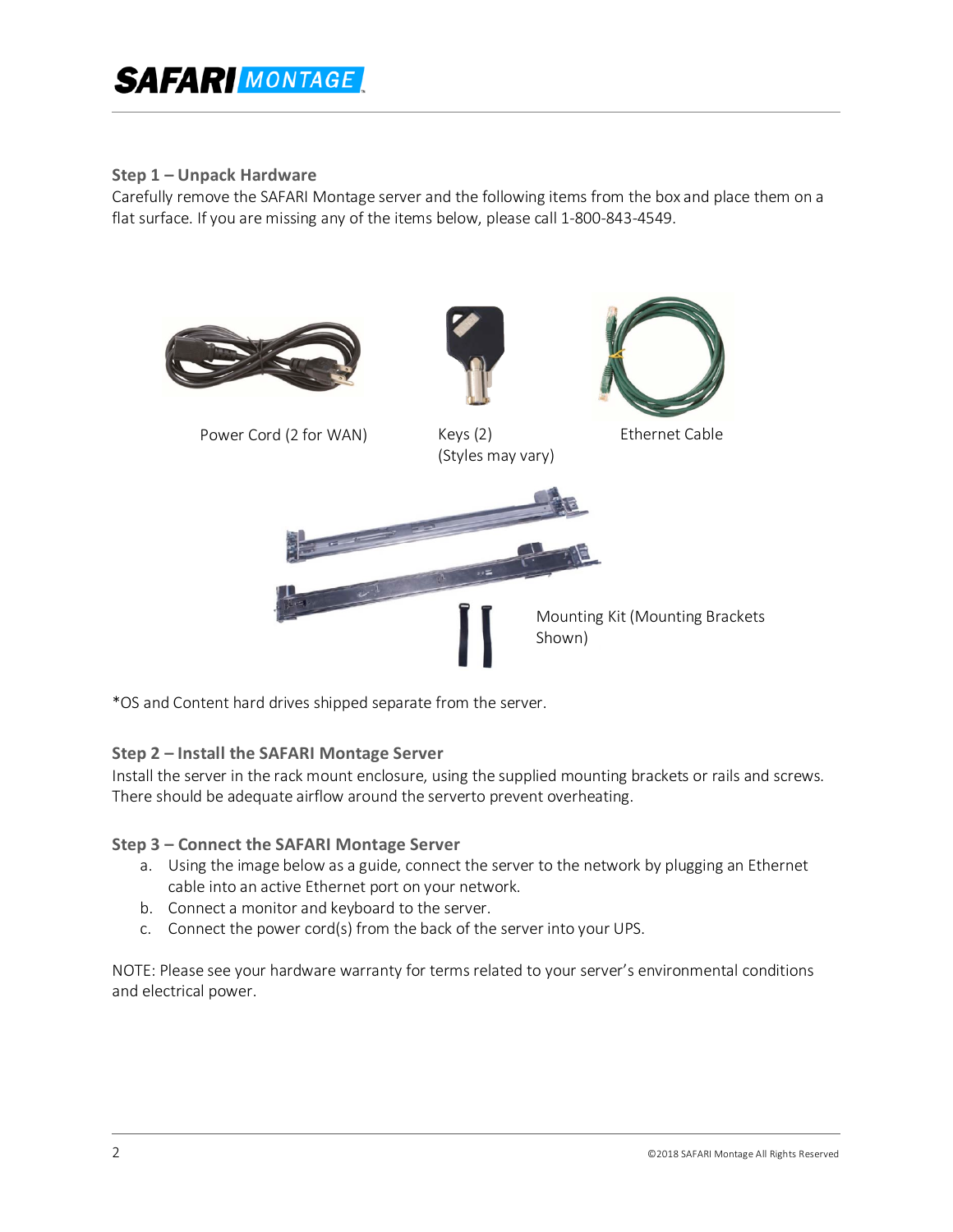**SAFAR** MONTAGE

### Rear View: WAN-1220 | WAN-1212



Rear View: RM-810 | RM-86

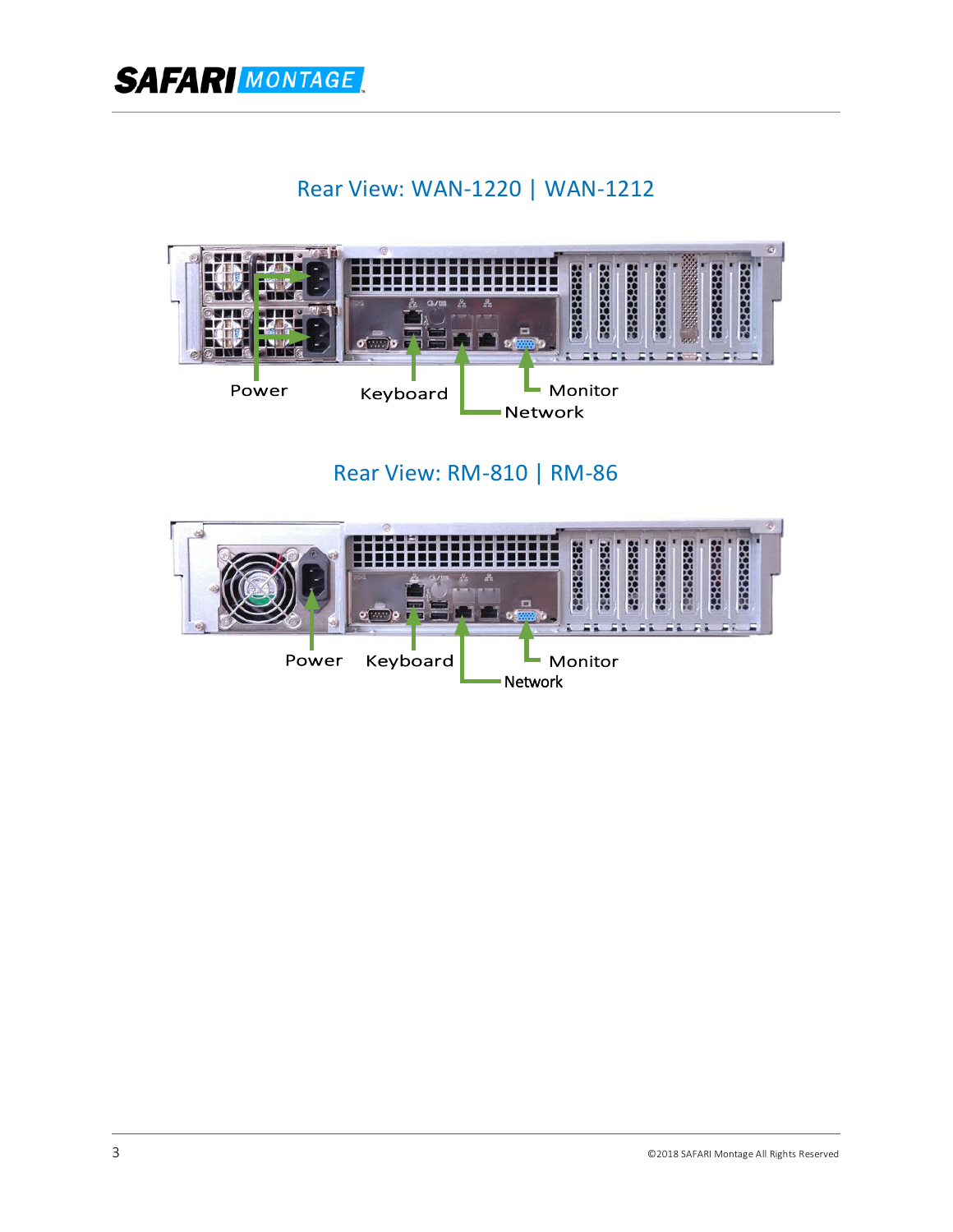### **Step 4 – Hard Disk Drive Installation**

Using the diagram and tables below, insert the received drives in the appropriate drive bays of the coresponding server model. Be sure the sled latch clicks into place, ensuring proper drive seating.

|  |             |                                                             | Drive Bay 8 Drive Bay 9 Drive Bay 10 Drive Bay 11 |  |  |
|--|-------------|-------------------------------------------------------------|---------------------------------------------------|--|--|
|  |             | Drive Bay 4     Drive Bay 5     Drive Bay 6     Drive Bay 7 |                                                   |  |  |
|  | Drive Bay 0 | Drive Bay 1 Drive Bay 2 Drive Bay 3                         |                                                   |  |  |

### WAN-1220 | WAN-1212

| $\circ$<br>्<br>बाला<br>बाल<br>å å |                    |                                          |             |             |  |  |  |  |
|------------------------------------|--------------------|------------------------------------------|-------------|-------------|--|--|--|--|
|                                    | <b>Drive Bay 4</b> | <b>Drive Bay 5</b><br><b>Drive Bay 6</b> |             | Drive Bay 7 |  |  |  |  |
|                                    | Drive Bay 0        | Drive Bay 1                              | Drive Bay 2 | Drive Bay 3 |  |  |  |  |

### RM-810 | RM-86

|              | WAN-1220   WAN-1212 | RM-810   RM-86 |                 |  |  |
|--------------|---------------------|----------------|-----------------|--|--|
| <b>Drive</b> | Server Location     | <b>Drive</b>   | Server Location |  |  |
| $OS-1$       | Drive Bay 0         | $OS-1$         | Drive Bay 0     |  |  |
| $OS-2$       | Drive Bay 1         | Content-1      | Drive Bay 1     |  |  |
| Content-1    | Drive Bay 2         | Content-2      | Drive Bay 2     |  |  |
| Content-2    | Drive Bay 3         | Content-3      | Drive Bay 3     |  |  |
| Content-3    | Drive Bay 4         | Content-4      | Drive Bay 4     |  |  |
| Content-4    | Drive Bay 5         | Content-5      | Drive Bay 5     |  |  |
| Content-5    | Drive Bay 6         | Content-6      | Drive Bay 6     |  |  |
| Content-6    | Drive Bay 7         | Content-7      | Drive Bay 7     |  |  |
| Content-7    | Drive Bay 8         |                |                 |  |  |
| Content-8    | Drive Bay 9         |                |                 |  |  |
| Content-9    | Drive Bay 10        |                |                 |  |  |
| Content-10   | Drive Bay 11        |                |                 |  |  |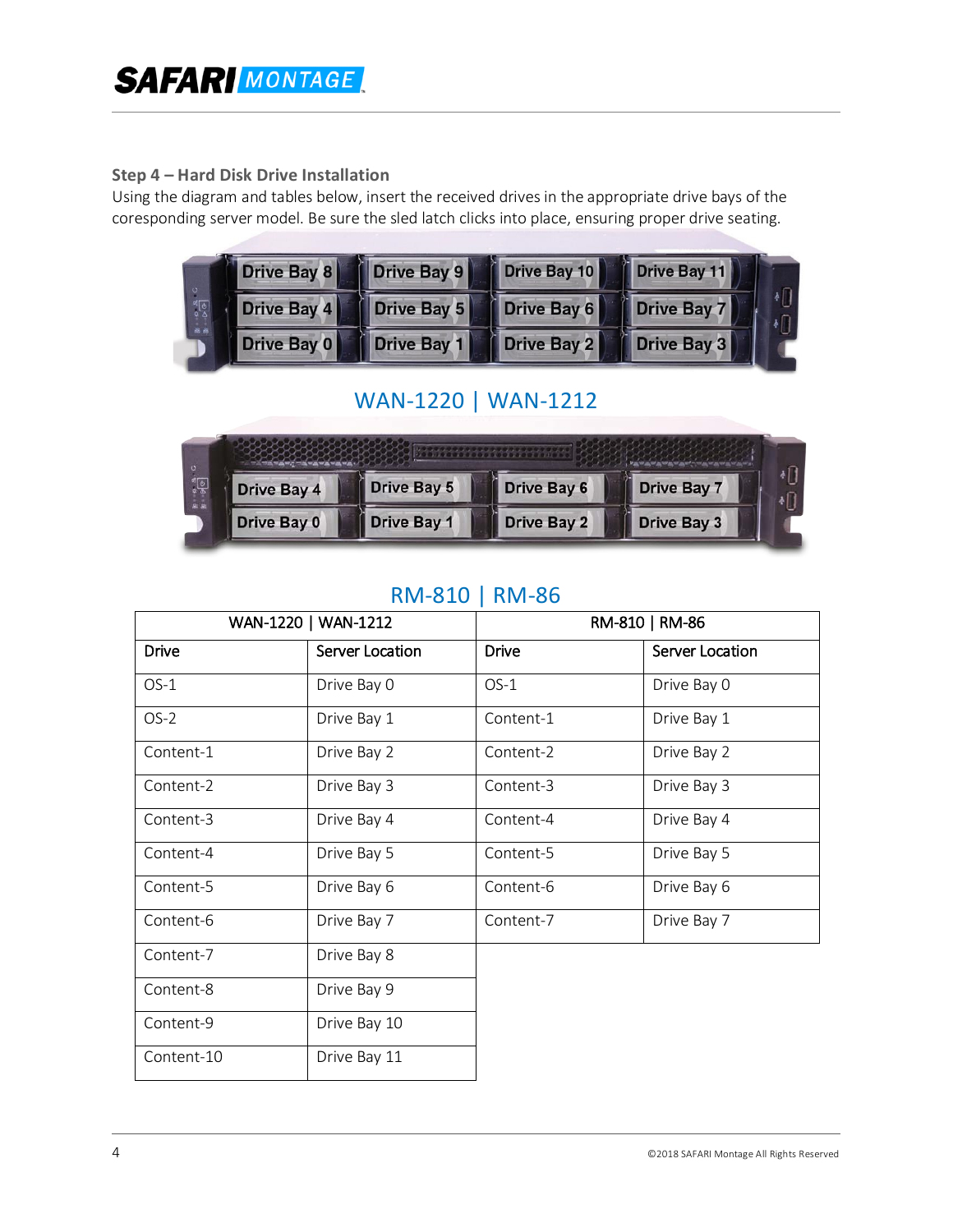## **SAFARI MONTAGE**

#### **Step 5 – Power on the SAFARI Montage Server**

Once all cables have been connected, turn on the server by pressing the power button located on the front of the server.

Note: If at any time during the boot process the server returns a configuration error or fails to boot to the console, please contact Technical Support.



Once the server's boot sequence has completed, the SAFARI Montage console menu will appear.

#### **Step 6 – Configure Network Settings**

Access the SAFARI Montage console via the monitor and keyboard connected in Step 3 to confirm or configure the server network settings.

**AFARI Montage** 

- 1. Choose Option 1, "Network Settings…"
- Host (FQDN) .....: WAN1212-X9DRL.ltn.lvc.com Serial Number...: 006452 ------ ----------- ----- -----<br>Version........: 006.004.040 (161121181034) IPv4 Address....: em1 down IPv4 Address....: 10.60.0.101 (ix0) [a0:36:9f:1a:46:2c] IPv4 Address....: ix1 down : Network Settings... 2 : UPS Monitor...  $3:$  Advanced... 4 : Update SAFARI Software... 6 : System Configuration...  $(r)$  eboot  $(s)$  hutdown  $(e)$  ject media Enter your selection and press Enter:  $\Box$ SAFARI Montage..: Network Settings Host (FQDN).....: WAN1212-X9DRL.ltn.lvc.com Serial Number...: 006452 Version.........: 006.004.040 (161121181034) IPv4 Address....: em1 down Pv4 Address....: 10.60.0.101 (ix0) [a0:36:9f:1a:46:2c] IPv4 Address....: ix1 down  $\mathtt{1}\ :\ \mathtt{Firewall}\ldots$ 2 : Network Cards (IP Address)...<br>3 : Host/Domain (WAN1212-X9DRL.ltn.lvc.com) 4 : Gateway (10.60.0.1) : Name Servers (DNS) 6 : Search Domains : Reset Hosts File (apache) SMTP Server 9 : Web Proxy S : Step by Step Network Setup (em0)  $0:$  Return Enter your selection and press Enter:
- 2. Choose Option 2, "Network Cards (IP Address)…"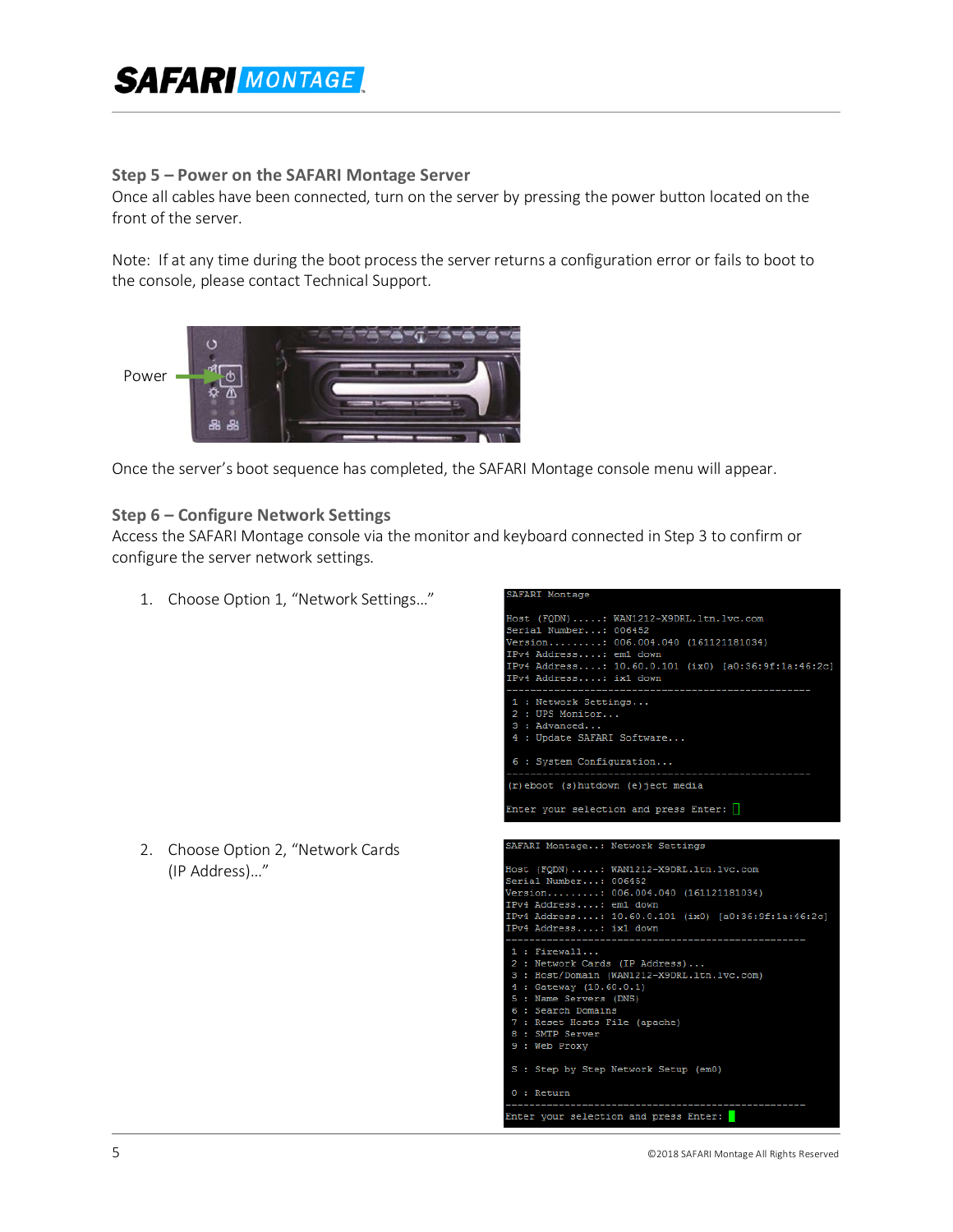## **SAFAR** MONTAGE

3. Choose the option number associated with the connected network card (NIC) you wish to configure.

4. Choose Option 1, "Static IP Address" and follow the prompts to assign static IP address and related network settings to your SAFARI Montage server.



NOTE:

- The Static IP address assigned to the server must not be in use by any other device on your network.
- Option 2, "DHCP", may alternatively be selected temporarily during installation to configure the server to acquire network settings automatically from a local DHCP server.
- 5. Once configured, press 'r' and enter to reboot the server for the changes to take effect.

|               |  |  |  |  |         | The server requires a reboot for settings to take effect |  |
|---------------|--|--|--|--|---------|----------------------------------------------------------|--|
|               |  |  |  |  |         |                                                          |  |
| r: reboot now |  |  |  |  | 0: quit |                                                          |  |
|               |  |  |  |  |         | press enter to return to the network configuration menu: |  |

Enter your selection and press Enter:

### **Step 7 – Access the SAFARI Montage User Interface**



Launch a web browser and enter the URL for your SAFARI Montage server into the address bar. Obtain this URL from your Network Administrator if necessary.

Log in as Administrator by using the default administrative account, and click on "Log in":

|  | Username: | admin | Password: | admin |
|--|-----------|-------|-----------|-------|
|--|-----------|-------|-----------|-------|

We recommend that you change your administrative account password after the initial sign on.